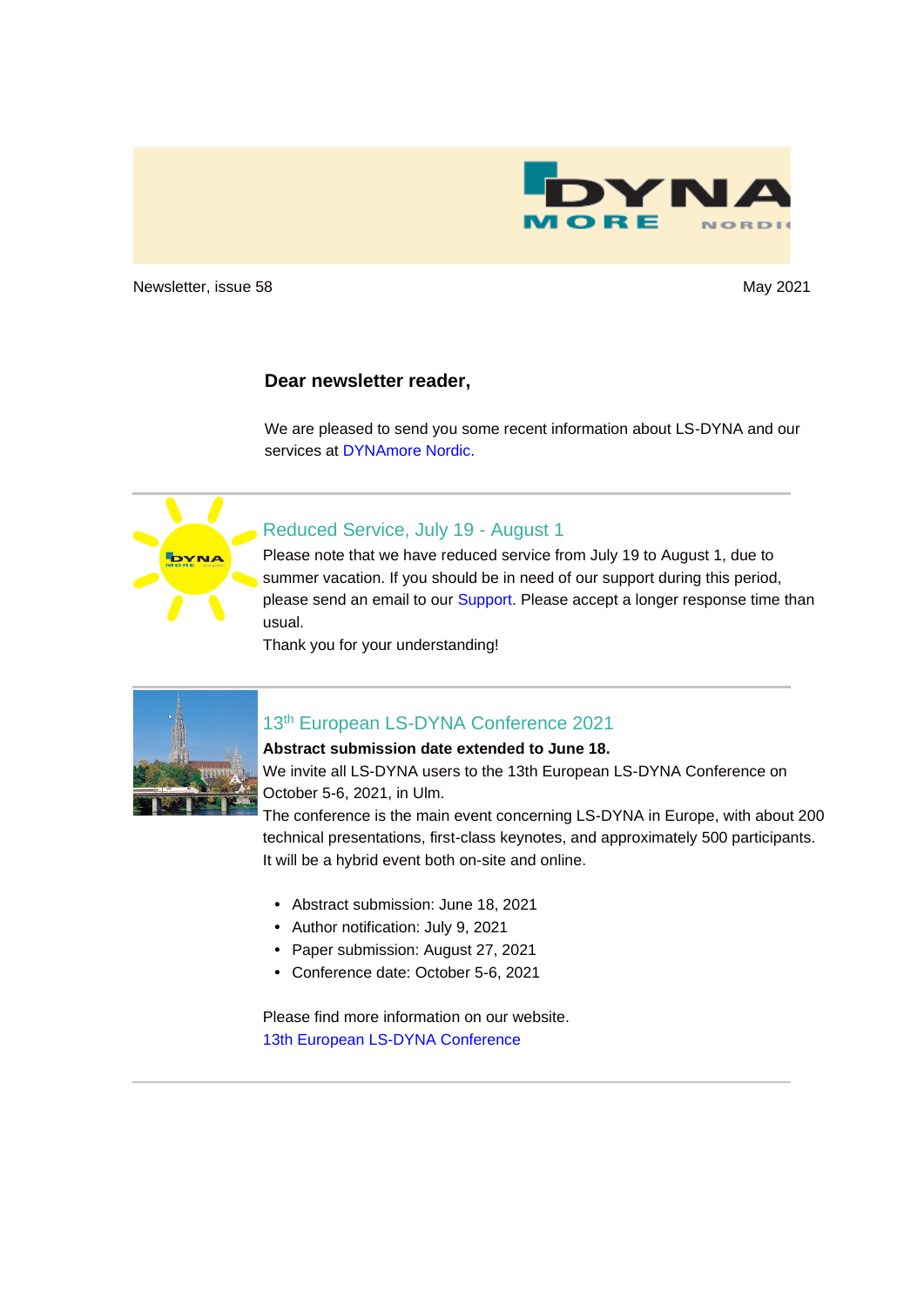

## Crash Analysis seminar rescheduled to October

The well-received advanced Crash Analysis seminar has been rescheduled to October 25-28. Paul Du Bois and Suri Bala, the well-known experts, give this seminar on-site at the DYNAmore Nordic office in Gothenburg. The course aims to show how to perform an accurate and reliable crashworthiness simulation by thorough modeling and further understanding of the procedures.

On the [DYNAmore website](https://www.dynamore.se/en/training/seminars/crash/crash-analysis) a more detailed description of the seminar is available with information on registering.

Moldex3D 2021 **Molding Realit** 

## Moldex3D 2021 released

The release of Moldex3D 2021 was recently announced; this new generation of Moldex3D continues to refine simulation capabilities to provide better user experiences. With more powerful analysis modules to meet ever-evolving customer needs across different industries, Moldex3D 2021 takes the next step in helping businesses realize designs with improved manufacturing integration and produce world-class products within stricter time limits.

Aside from general improvements to solver speed and accuracy, Moldex3D 2021 comes with improved pre- and post-capabilities. New CAD tools and mesh generation features giving the user the ability for faster and easier design modifications. Storing and sharing results is now easier than ever. The new MRMV file format collects all results into one single file while requiring up to 80 % less disk space. The fully automated report generation has also been overhauled and is now easier to customize. Simulation with composite materials has been enhanced for multiple types of simulations.

[Read more about the news in Moldex3D 2021](http://www.moldex3d.com/products/moldex3d-2021/)



## Updated guidelines for implicit analyses

To help you get started with implicit simulations using LS-DYNA, we have compiled the Guideline for implicit analyses, including suggested control card settings, recommended element types, contact definitions and, some small examples of different analysis types.

Now an updated version is available from [files.dynamore.se.](https://files.dynamore.se/index.php/apps/files?dir=/Client%20Area/1_LS-DYNA_Guidelines/2_LS-DYNA_Implicit_Guidelines) Contact [support@dynamore.se](mailto:support@dynamore.se) for log-in details.

Some of the news in this version are:

- **•** Updated control card files, with adjusted settings
- **•** Improved troubleshooting guide
- **•** Restart using the \*CASE and dynain.lsda concept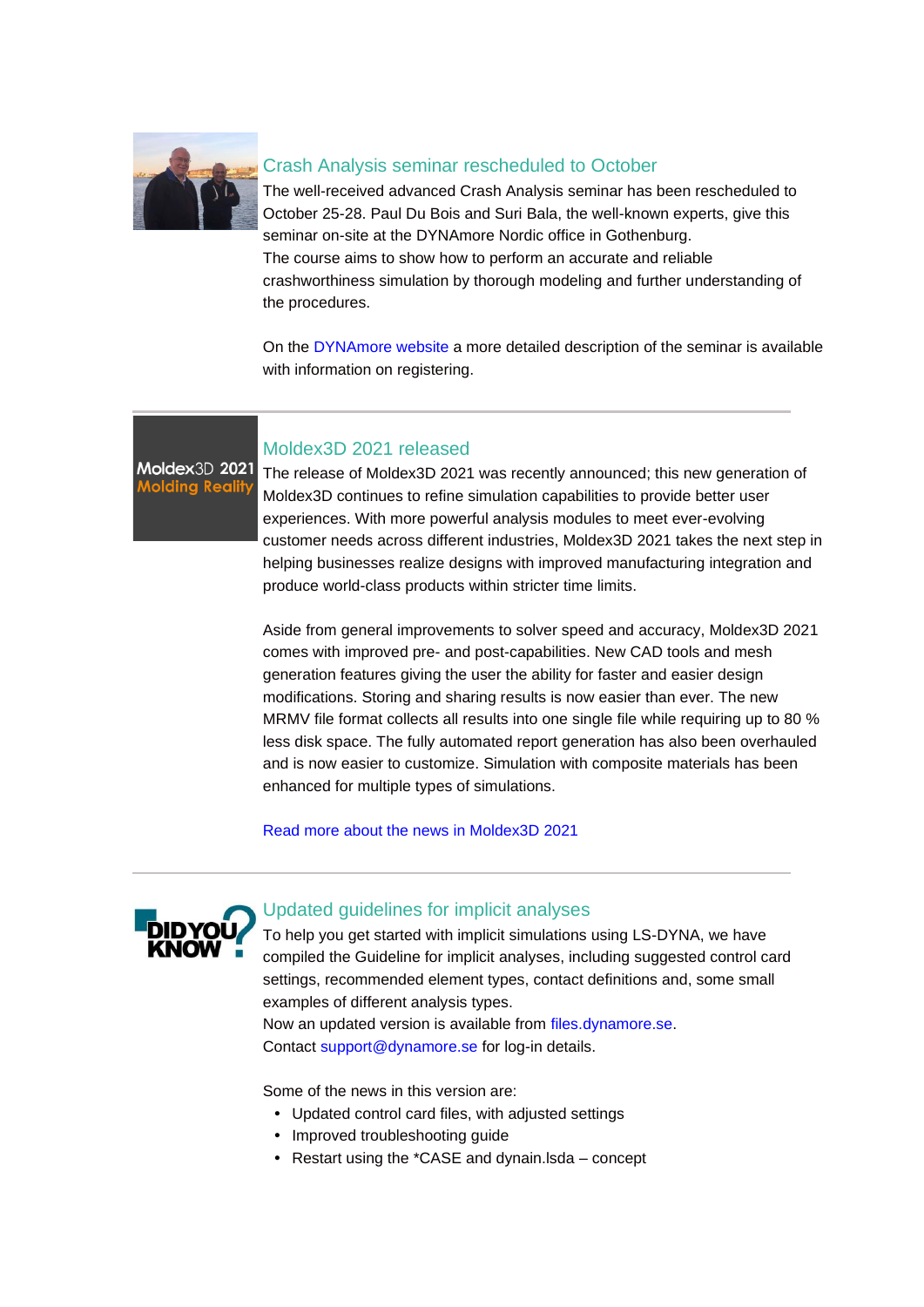**•** General corrections



## BETA CAE Systems announces the v21.1.3 release

Last week, BETA CAE Systems announced the availability of v21.1.3 of its software suite, the new second point release of ANSA/EPILYSIS/META and KOMVOS, incorporating numerous fixes for recently detected issues.

Increase the reliability of your simulation work with this latest software release.

[More info on Beta 21.1.3 release](https://www.beta-cae.com/news/20210528_announcement_suite_21.1.3.htm)



## DYNAmore has opened a new branch office in Munich

On March 1st, the DYNAmore GmbH has opened a new branch office in the Bavarian capital Munich. The team's activities at the new location focus on cooperation with automotive manufacturers, customers in the greater Munich area, and the Technical University.

For more information, read the [press release.](https://www.dynamore.de/en/news/press-releases/2021/dynamore-opens-new-branch-office-in-munich)



#### Upcoming seminars and webinars

All seminars by DYNAmore Nordic are given online until further notice. View the upcoming events below or visit our respective websites for the complete schedule with content descriptions.

[>>DYNAmore Nordic seminars](https://www.dynamore.se/en/training/seminars) [>>DYNAmore GmbH seminars](https://www.dynamore.de/en/training/seminars)

#### DYNAmore Nordic

#### SEMINARS

- **•** User Defined Materials in LS-DYNA, June 3
- **•** Material Models in LS-DYNA, June 9-10

#### WEBINARS

**•** No webinars scheduled at the moment

Most webinars are available in our client area at<https://files.dynamore.se/>